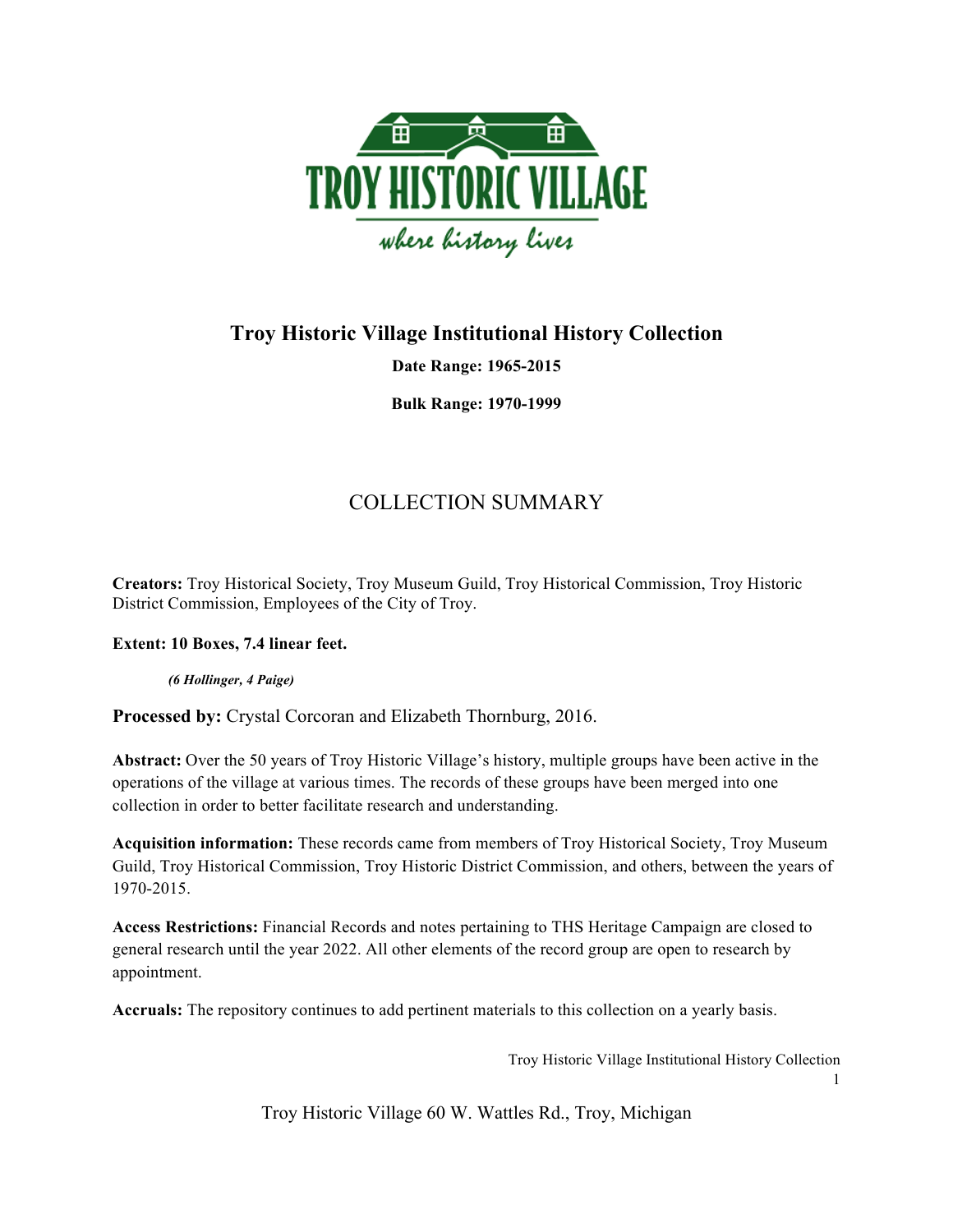**Cite as:** *[item], folder, box, Troy Historical Society on behalf of the City of Troy, Troy Historic Village, Troy, Michigan.* 

### **Background Information:**

Over 50 years of Troy Historic Village's history, multiple groups have been active in the operations of the village at various times. The records of these groups have been merged into one collection in order to better facilitate research and understanding.

**Troy Historical Society** was established in February, 1966 and incorporated on August 15, 1967. It was and remains an independent non-profit group of interested citizens from the region. Troy Historical Society (THS) has demonstrated its commitment to preserving Troy's pioneer era and heritage by transforming itself from a club interested in history to a governance body overseeing the operations of the Troy Historic Village (THV, Village). This major shift occurred in 2010 when the City of Troy laid off the majority of staff and intended to close the Village due to the local economic recession. Society members have contributed over \$1.3 million to acquire, relocate, and construct almost all of the 11 historical facilities in the Village. The Society maintains a close working relationship with the City of Troy through a renewable five-year management agreement.

**Troy Historical Commission** was established in November 1965, under chapter 12 of Troy's City Code. It was appointed by the City Council to oversee the operation of the Museum established in the 1927 Township Hall/City Hall. It was disbanded in October of 2011 after Chapter 12 was deleted by Troy City Council.

**Troy Museum Guild** was formed in April 1969. It was guided by the rules and regulations set by the Historical Commission of the City of Troy. The work the Guild performed was essentially that of tour guides and assisted in the day to day work in the Museum prior to permanent employees. Guild members assisted in the development of the museum collection, restoration, exhibits and clerical assistants. Guild members also operated the gift counter in what was then called the Museum Country Store, now the gift shop. Proceeds were used to purchase artifacts for the museum collection. They also assisted in organizing programs such as the "Hanging of the Greens" and Heritage day. The Museum Guild disbanded circa 2000.

Troy Historic Village Institutional History Collection **Troy Historic District Commission** which was established by Chapter 13 of the Troy City Code, consists of seven Troy residents. The Commission includes at least two persons chosen from a list submitted by the Troy Historical Society, one person nominated by the Troy Historical Commission, and one architect duly registered in the State of Michigan. Commissioners are appointed by the City Council for three-year terms. The Commission must formulate a researched survey of each historical structure under Chapter 13, using the Michigan Historical Site Survey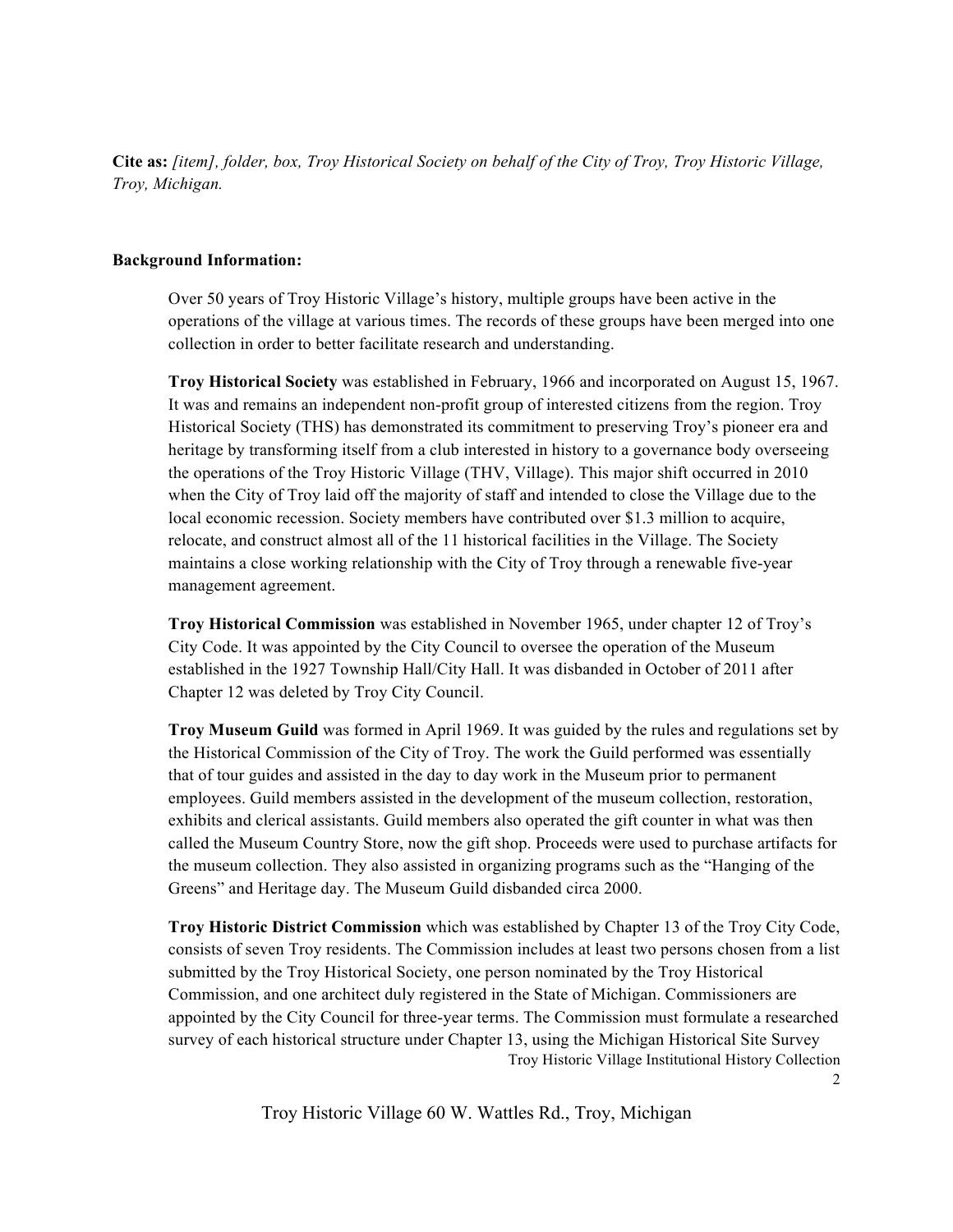form as a guide, and accepting the work of interested volunteers. Site surveys should be kept as a part of the permanent records of the Commission at a place designated by the Commission. Using the list of structures prepared by the Historic Site Preservation Study Committee, and/or any other sites or structures brought to its attention, the Commission may recommend to the City Council that certain sites or structures be added to or deleted from the Historic Districts. Prior to taking action to amend Chapter 13 by the addition of a Historic District, the City Council shall first obtain a report and recommendation from the City Planning Commission.

Additionally, records in this collection represent employees of the **City of Troy** from 1970-2010 who worked at the Village prior to Troy Historical Society's assumption of day-to-day operations of the village in 2011.

#### **Scope and Content:**

The records include correspondence, events, meeting minutes, agendas, newsletters and reports pertaining to the operation of Troy Historic Village. All folders are arranged chronologically by calendar year.

#### **Subjects:**

Historical Societies – Troy Troy – History Municipal Government – Troy Troy – Social life and customs –  $20<sup>th</sup>$  century Troy – Social life and customs –  $21<sup>st</sup>$  century

#### **Related Materials:**

Other materials in the Troy Historical Society holdings may relate to the topics in this collection. See the archivist for further research assistance.

#### *Series I***:** Troy Historical Commission Records

Meeting Minutes, Correspondence, and Financial Records, 1966-2010

#### *BOX 1*

Troy Historic Village Institutional History Collection

3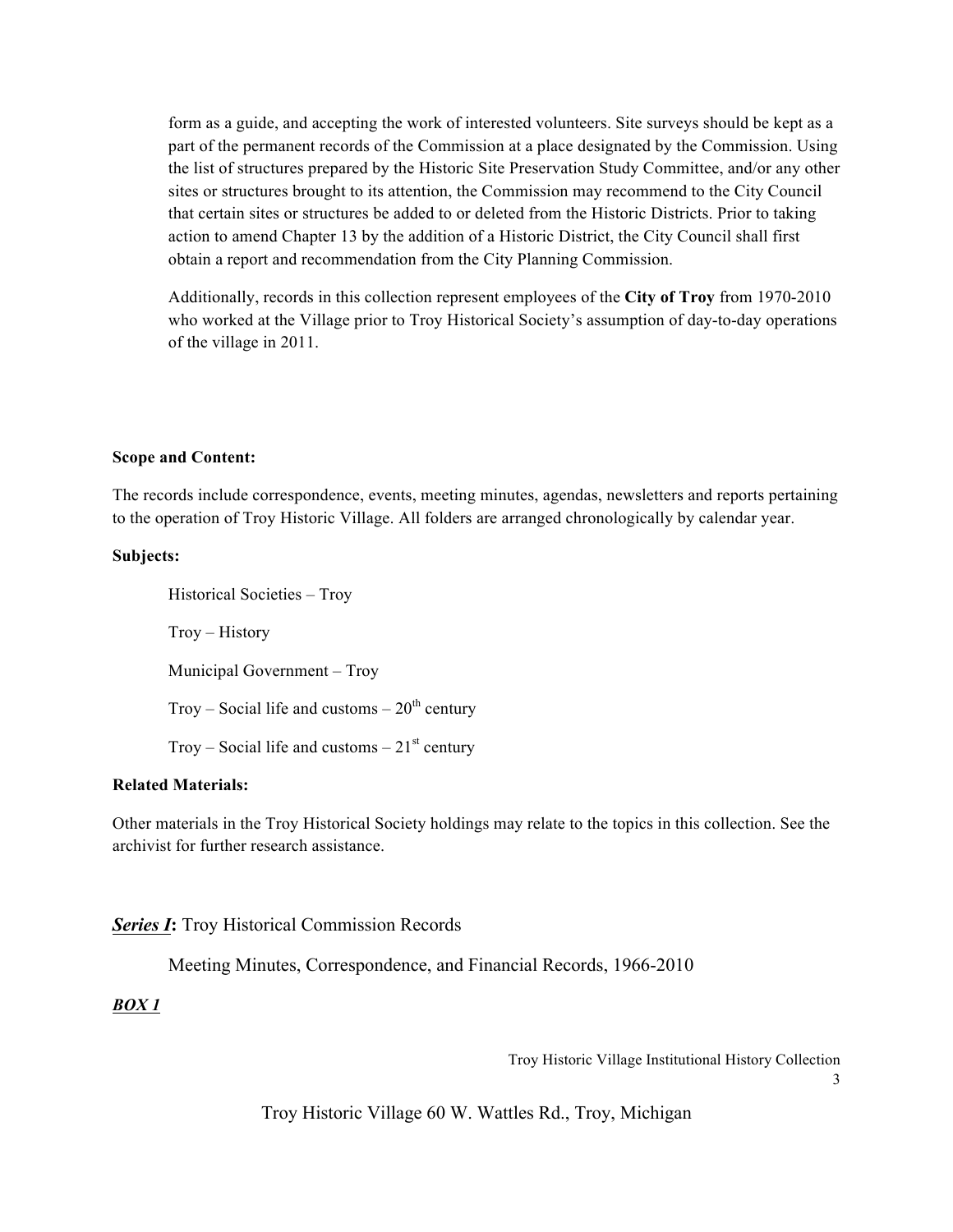- Folder 1 Troy Historical Commission Records 1965
- Folder 2 Troy Historical Commission Records 1966
- Folder 3 Troy Historical Commission Records 1967
- Folder 4 Troy Historical Commission Records 1968
- Folder 5 Troy Historical Commission Records 1969
- Folder 6 Troy Historical Commission Records 1970
- Folder 7 Troy Historical Commission Records 1971
- Folder 8 Troy Historical Commission Records 1972
- Folder 9 Troy Historical Commission Records 1973
- Folder 10 Troy Historical Commission Records 1974
- Folder 11 Troy Historical Commission Records 1975
- Folder 12 Troy Historical Commission Records 1976
- Folder 13 Troy Historical Commission Records 1977
- Folder 14 Troy Historical Commission Records 1978
- Folder 15 Troy Historical Commission Records 1979
- Folder 16 Troy Historical Commission Records 1980
- Folder 17 Troy Historical Commission Records 1981
- Folder 18 Troy Historical Commission Records 1982
- Folder 19 Troy Historical Commission Records 1983
- Folder 20 Troy Historical Commission Records 1984
- Folder 21 Troy Historical Commission Records 1985
- Folder 22 Troy Historical Commission Records 1986
- Folder 23 Troy Historical Commission Records 1987
- Folder 24 Troy Historical Commission Records 1988
- Folder 25 Troy Historical Commission Records 1989

Troy Historic Village Institutional History Collection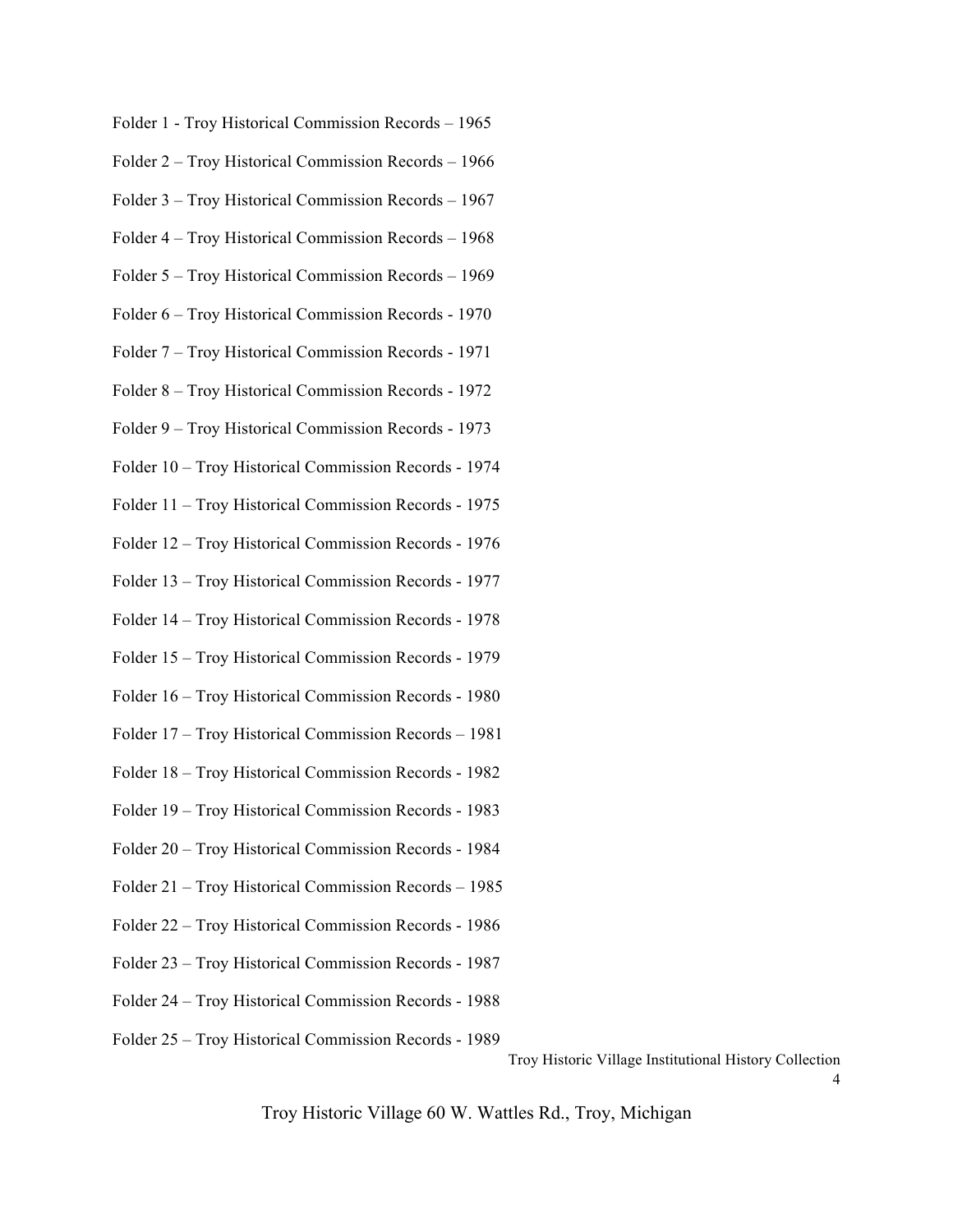- Folder 26 Troy Historical Commission Records 1990
- Folder 27 Troy Historical Commission Records 1991
- Folder 28 Troy Historical Commission Records 1992
- Folder 29 Troy Historical Commission Records 1993
- Folder 30 Troy Historical Commission Records 1994
- Folder 31 Troy Historical Commission Records 1995
- Folder 32 Troy Historical Commission Records 1996
- Folder 33 Troy Historical Commission Records 1997
- Folder 34 Troy Historical Commission Records 1998
- Folder 35 Troy Historical Commission Records 1999
- Folder 36 Troy Historical Commission Records 2000
- Folder 37 Troy Historical Commission Records 2001
- *2002 folder does not exist*
- Folder 38 Troy Historical Commission Records 2003

#### *BOX 3 (Shared with Troy Historical Society 1992-end)*

- Folder 39 Troy Historical Commission Records 2004
- Folder 40 Troy Historical Commission Records 2005
- Folder 41 Troy Historical Commission Records 2006
- Folder 42 Troy Historical Commission Records 2007
- Folder 43 Troy Historical Commission Records 2008
- Folder 44 Troy Historical Commission Records 2009
- Folder 45 Troy Historical Commission Records 2010

Troy Historic Village Institutional History Collection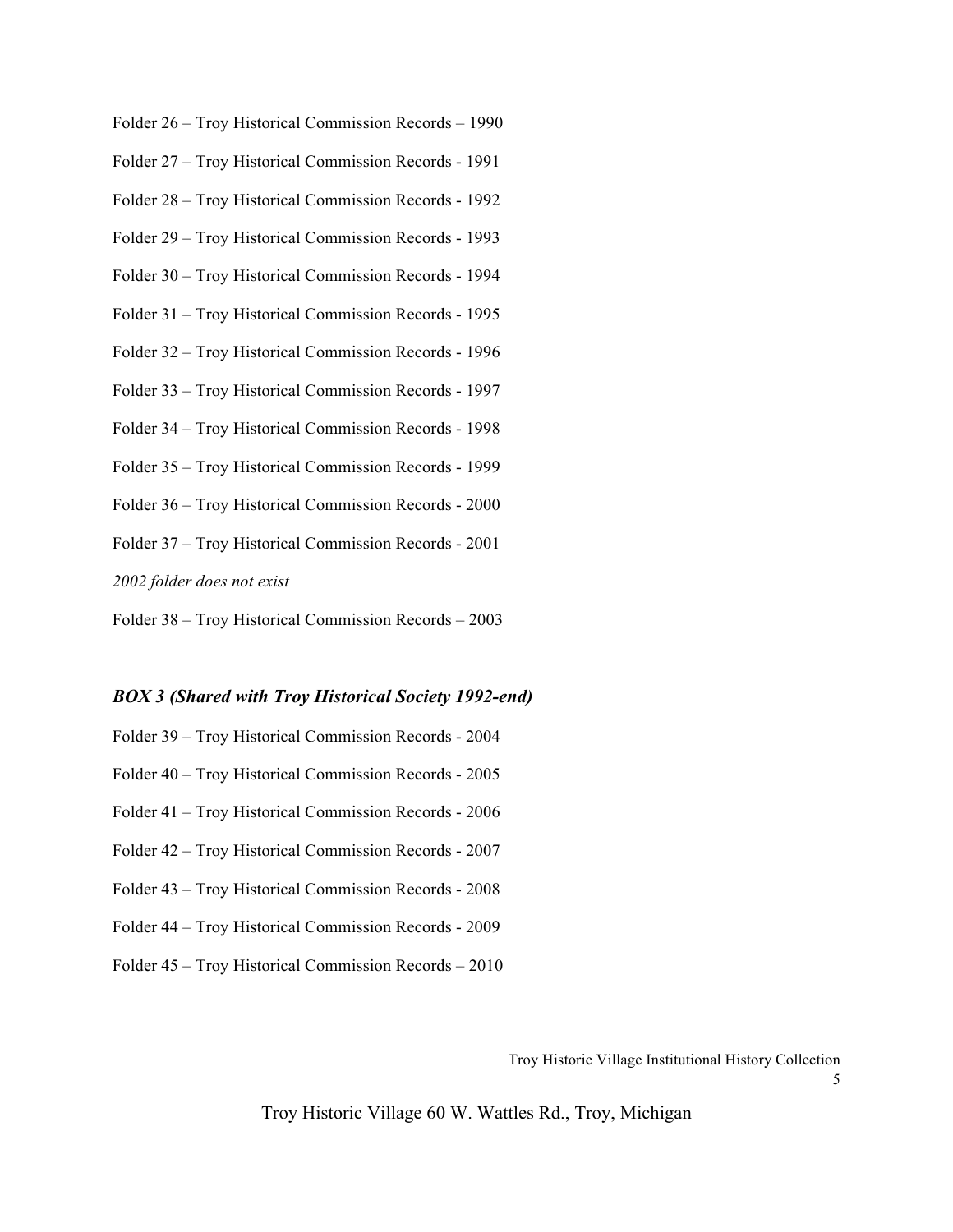*SERIES II:* Troy Historical Society Meeting Minutes, Correspondence, Reports, & Financial Records 1966-2015

## *BOX 2*

- Folder 1 Troy Historical Society Records 1966
- Folder 2 Troy Historical Society Records 1967
- Folder 3 Troy Historical Society Records 1968
- Folder 4 Troy Historical Society Records 1969
- Folder 5 Troy Historical Society Records 1970
- Folder 6 Troy Historical Society Records 1971
- Folder 7 Troy Historical Society Records 1972
- Folder 8 Troy Historical Society Records 1973
- Folder 9 Troy Historical Society Records 1974
- Folder 10 Troy Historical Society Records 1975
- Folder 11 Troy Historical Society Records 1976
- Folder 12 Troy Historical Society Records 1977
- Folder 13 Troy Historical Society Records 1978
- Folder 14 Troy Historical Society Records 1979
- Folder 15 Troy Historical Society Records 1980
- Folder 16 Troy Historical Society Records 1981
- Folder 17 Troy Historical Society Records 1982
- Folder 18 Troy Historical Society Records 1983
- Folder 19 Troy Historical Society Records 1984
- Folder 20 Troy Historical Society Records 1985

Troy Historic Village Institutional History Collection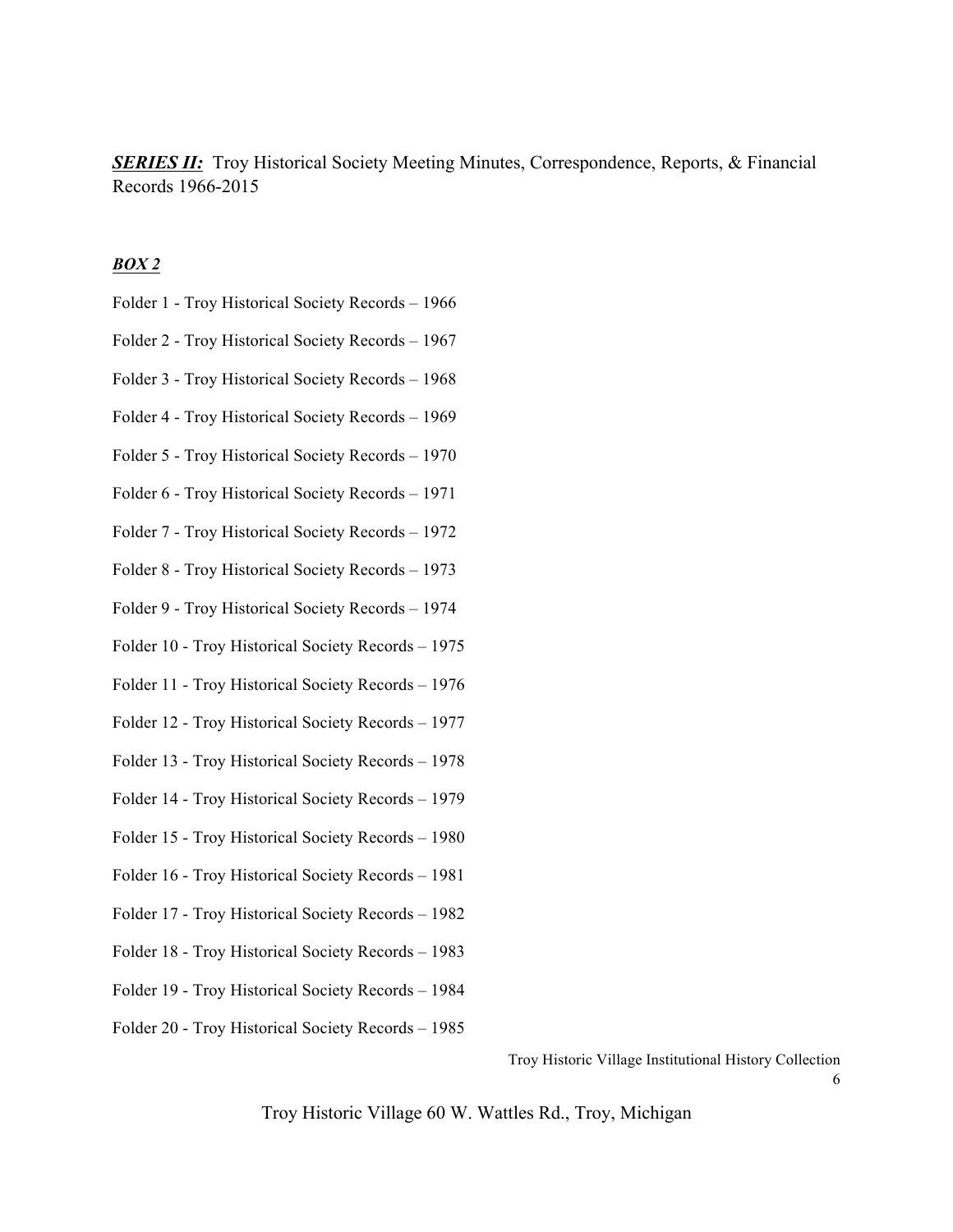- Folder 21 Troy Historical Society Records 1986
- Folder 22 Troy Historical Society Records 1987
- Folder 23 Troy Historical Society Records 1988
- Folder 24 Troy Historical Society Records 1989
- Folder 25 Troy Historical Society Records 1990
- Folder 26 Troy Historical Society Records 1991

### *Box 3 (Shared with Troy Historic Commission 2004-2010)*

- Folder 27 Troy Historical Society Records 1992
- Folder 28 Troy Historical Society Records 1993
- Folder 29 Troy Historical Society Records 1994
- Folder 30 Troy Historical Society Records 1995
- Folder 31 Troy Historical Society Records 1996
- Folder 32 Troy Historical Society Records 1997
- Folder 33 Troy Historical Society Records 1998
- Folder 34 Troy Historical Society Records 1999
- Folder 35 Troy Historical Society Records 2000
- Folder 36 Troy Historical Society Records 2001
- Folder 37 Troy Historical Society Records 2002
- Folder 38 Troy Historical Society Records 2003
- Folder 39 Troy Historical Society Records 2004
- Folder 40 Troy Historical Society Records 2005
- Folder 41 Troy Historical Society Records 2006
- Folder 42 Troy Historical Society Records 2007

Troy Historic Village Institutional History Collection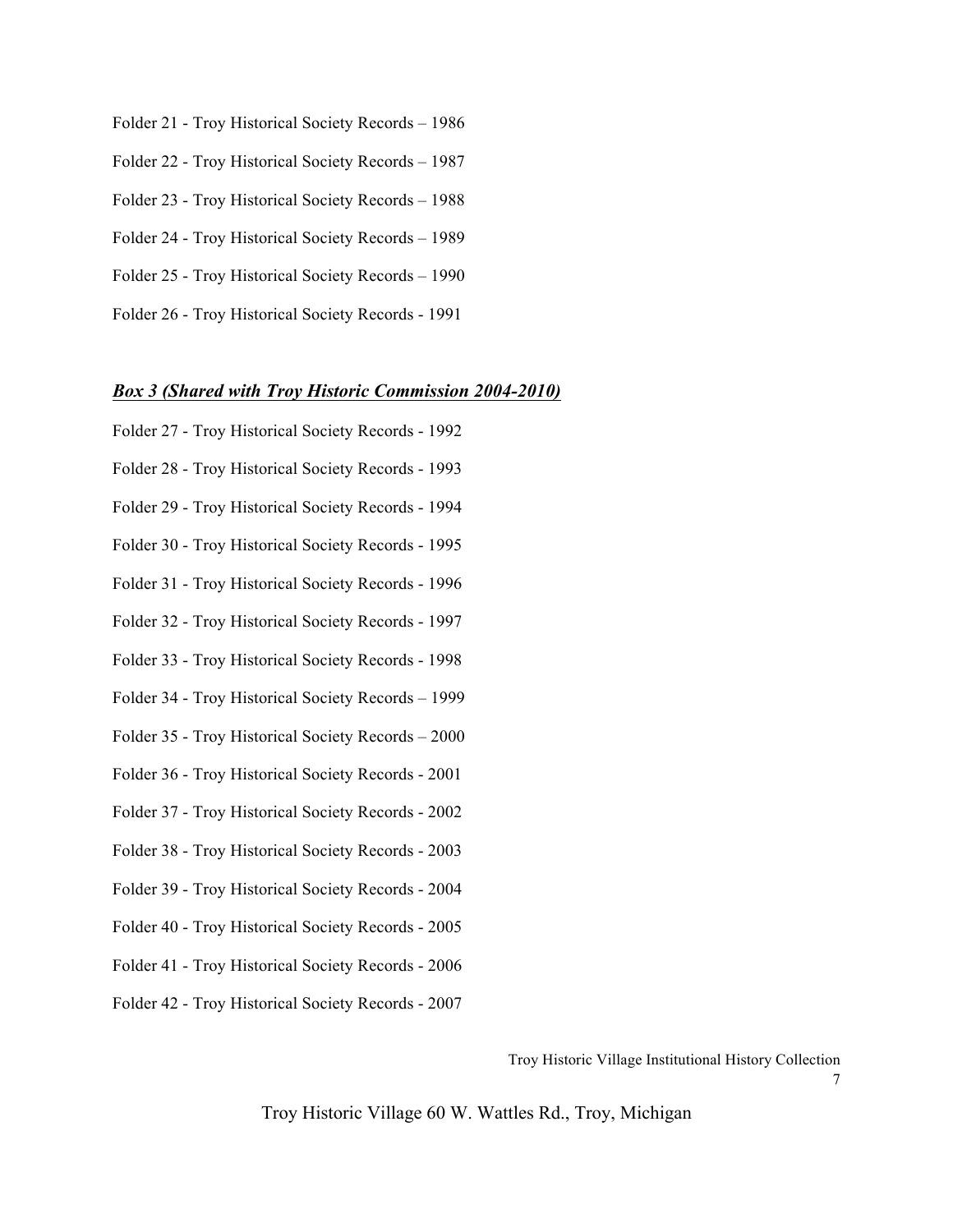- Folder 43 Troy Historical Society Records 2008
- Folder 44 Troy Historical Society Records 2009
- Folder 45 Troy Historical Society Records 2010
- Folder 46 Troy Historical Society Records 2011
- Folder 47 Troy Historical Society Records 2012
- Folder 48 Troy Historical Society Records 2013-2014
- Folder 49 Troy Historical Society Records 2015
- Folder 50 Troy Historical Society Special Events Programs 1966-1970
- Folder 51 Troy Historical Society Special Events Programs 1971-1979
- Folder 52 Troy Historical Society Special Events Programs 1980-1982
- Folder 53 Troy Historical Society Constitution, By Laws 1966-1984
- Folder 54 Troy Historical Society Hand & Eye Show: Correspondence, reports, art 1966-1983
- Folder 55 Troy Historical Society Treasurer's Records: Ledger 1966-1971
- Folder 56 Troy Historical Society Treasurer's Records: Michigan Annual Report 1967-1974
- Folder 57 Troy Historical Society Treasurer's Records: Federal Tax Returns 1966-1972
- Folder 58 Troy Historical Society Treasurer's Records: Financial Reports 1971-1972
- Folder 59 Troy Historical Society Awards, Certificates, n.d., 1972, 1978
- Folder 60 Troy Historical Society Articles of Incorporation 1966
- Folder 61 Troy Historical Society Incorporation, Tax Status: Correspondence 1966-1971, 1981

#### *BOX 9*

Unfoldered - Troy Historical Society: Canceled Checks and Banking Records – circa 1970s-80s

### *BOX 10*

Troy Historic Village Institutional History Collection

8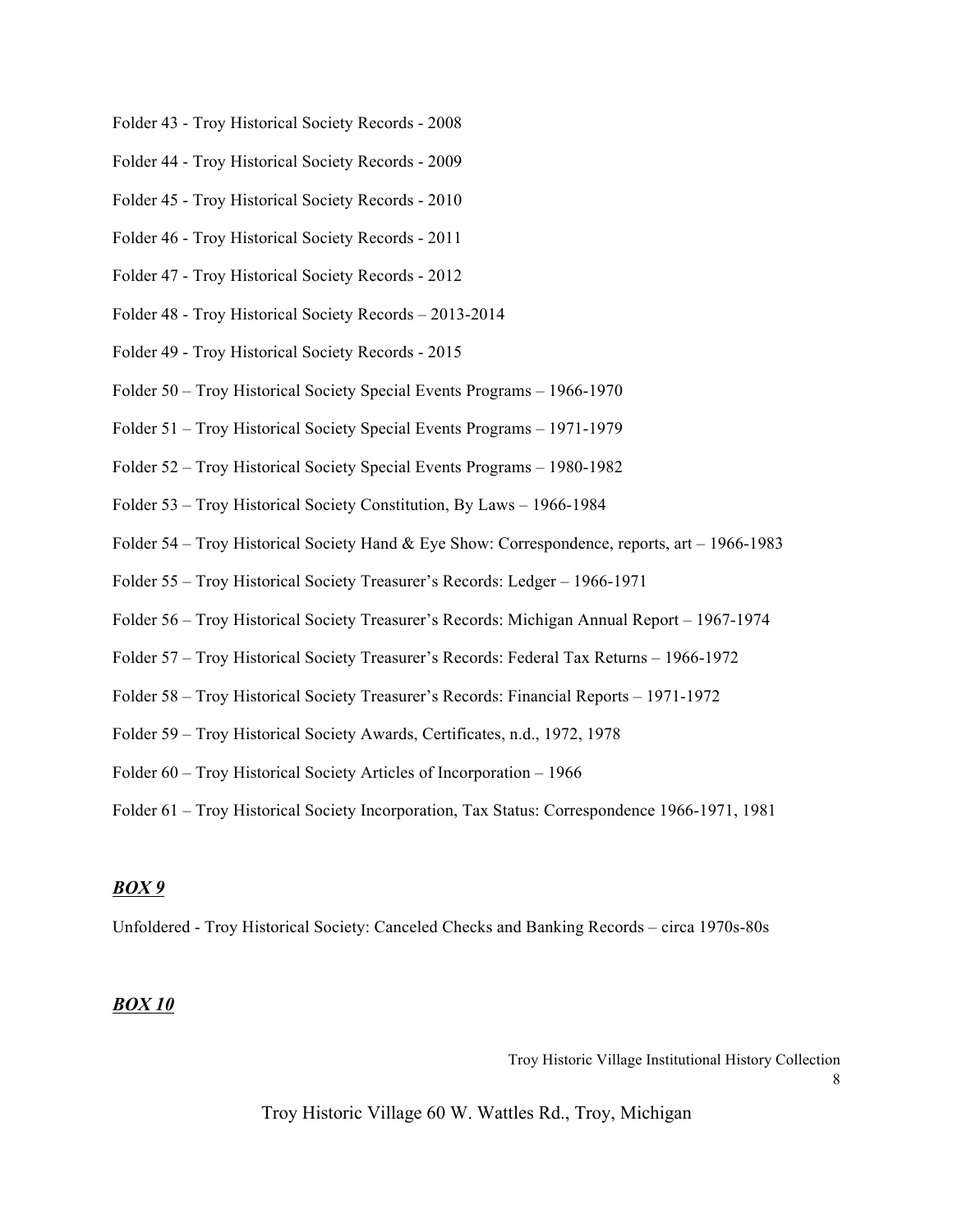Unfoldered – Troy Historical Society: Unsorted Heritage Campaign Donation Records – circa 1990s to present

**Series III:** Troy Historical Museum Records: Meeting Minutes, Correspondence, Reports and Financial Records, Building Acquisitions -1966 to 1999

## *BOX 4: (shared with Troy Historic District Commision)*

- Folder 1 Troy Historical Museum Records 1966
- Folder 2 Troy Historical Museum Records 1967
- Folder 3 Troy Historical Museum Records 1968
- Folder 4 Troy Historical Museum Records 1969
- Folder 5 Troy Historical Museum Records 1970
- Folder 6 Troy Historical Museum Records 1971
- Folder 7 Troy Historical Museum Records 1972
- Folder 8 Troy Historical Museum Records 1973
- Folder 9 Troy Historical Museum Records 1974
- Folder 10 Troy Historical Museum Records 1975
- Folder 11 Troy Historical Museum Records 1976
- Folder 12 Troy Historical Museum Records 1977
- Folder 13 Troy Historical Museum Records 1978
- Folder 14 Troy Historical Museum Records 1979
- Folder 15 Troy Historical Museum Records 1980
- Folder 16 Troy Historical Museum Records January to June1981
- Folder 17 Troy Historical Museum Records July to December 1981
- Folder 18 Troy Historical Museum Records 1982

Troy Historic Village Institutional History Collection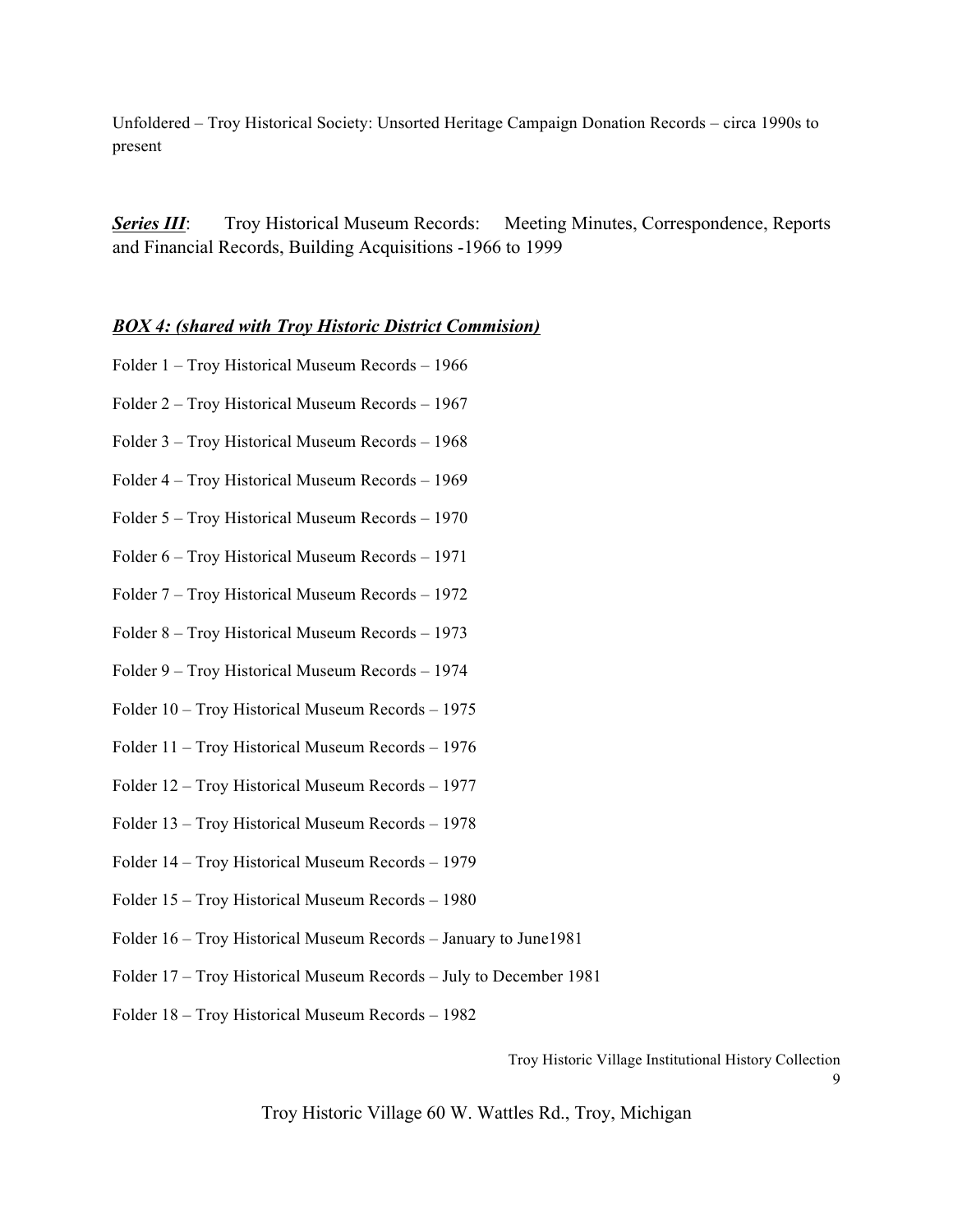- Folder 19 Troy Historical Museum Records 1983
- Folder 20 Troy Historical Museum Records 1984
- Folder 21 Troy Historical Museum Records 1985
- Folder 22 Troy Historical Museum Records 1986
- Folder 23 Troy Historical Museum Records 1987
- Folder 24 Troy Historical Museum Records 1988
- Folder 25 Troy Historical Museum Records 1989

## *BOX 5*

- Folder 1 Troy Historical Museum: US Flag Certificate of Authentication 1972
- Folder 2 Troy Historical Museum: Farm Wagon Acquisition Documents 1981
- Folder 3 Troy Historical Museum: Historic Village: Site Plans, Corres., Reports 1975-9
- Folder 4 Troy Historical Museum: Historic Village: Site Plans, Corres., Reports 1980-2
- Folder 5 Troy Historical Museum: Historic Village: Site Plans, Plans–

Folder 6 – Troy Historical Museum: Historic Village: Grounds Improvement, Walkways, Fence, Corres., bids, notes – 1977-78

Folder 7 – Troy Historical Museum: Historic Village: Caswell House Correspondence, 1978-85

- Folder 8 Troy Historical Museum: Historic Village: Caswell House Pamplets
- Folder 9 Troy Historical Museum: Historic Village: Caswell House Recommendations for Improvement – 1980
- Folder 10 Troy Historical Museum: Historic Village: Gazebo Corres., reports, contract, specs 1978-9
- Folder 11 Troy Historical Museum: Historic Village: Log Cabin Background Research

Folder 12 – Troy Historical Museum: Historic Village: Log Cabin, Corres., Purchase Agreements, financial reports 1981-2

Folder 13 – Troy Historical Museum: Historic Village: Log Cabin Research Report - 1981

Troy Historic Village Institutional History Collection

10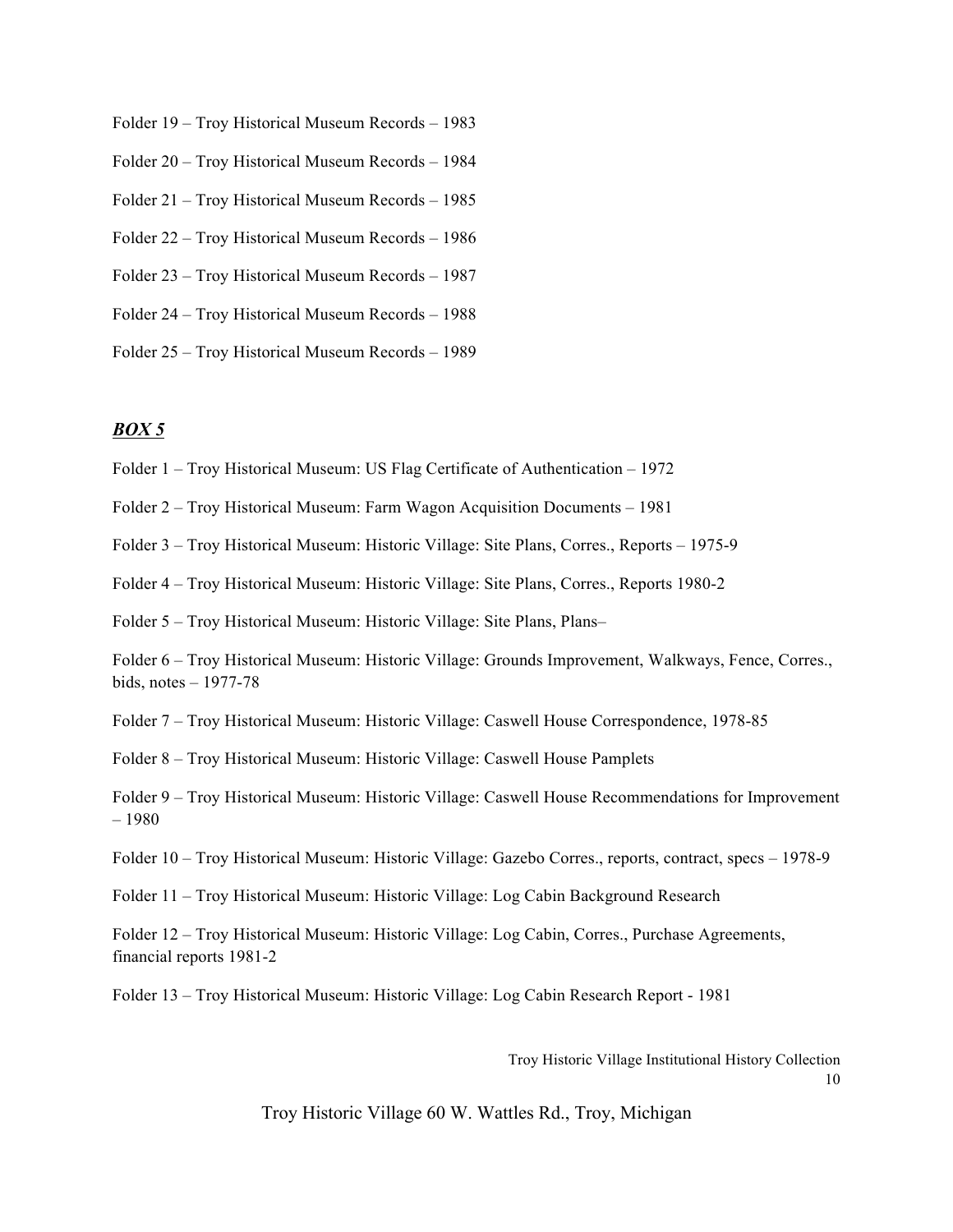Folder 14 – Folder 12 – Troy Historical Museum: Historic Village: Pioneer Room Minutes, Memos, - 1978-81

Guide, Manual, Donor list – n.d.

Folder 15 – Troy Historical Museum: Historic Village: Poppleton School Corres., Notes, n.d. – 1972-80

Folder 16 – Troy Historical Museum: Historic Village: Poppleton School Meeting Minutes, Membership Lists - 1975-6

Folder 17 – Troy Historical Museum: Historic Village: Poppleton School National Register Forms – n.d.

Folder 18 – Troy Historical Museum: Historic Village: Poppleton School Programs, memorabilia– 1974-6

Folder 19 – Troy Historical Museum: Historic Village: Print Shop Corres., - 1978-8 Guide Manual - 1979

Folder 20 – Troy Historical Museum: Historic Village: Print Shop Materials printed in shop

Folder 21 – Troy Historical Museum: Historic Village: Wagon Shop Corres., Research Notes, Receipt 1976-8

Unfoldered – Troy Historical Museum: Appointment book – 1994-99

#### *BOX 6*

- Folder 8 Troy Historical Museum: IMS Grant Application 1980
- Folder 9 Troy Historical Museum: IMS Grant Application 1981
- Folder 10 Troy Historical Museum: IMS Grant Reports 1981
- Folder 11 Troy Historical Museum: IMS Grant Reports, Corres., Budgets 1981
- Folder 12 Troy Historical Museum: IMS Grant Application 1982
- Folder 13 Troy Historical Museum: IMS Grant Application & Correspondence 1982
- Folder 14 Troy Historical Museum: IMS Grant Application & award notification 1984
- Folder 15 Troy Historical Museum: IMS Grant Corres. & Budgets 1984
- Folder 16 Troy Historical Museum: IMS Grant Purchase Orders & Invoices 1984

Folder 17 – Troy Historical Museum: Audiovisual Orientation Project Corres., Budgets, Schedules 1984- 5

Troy Historic Village Institutional History Collection

11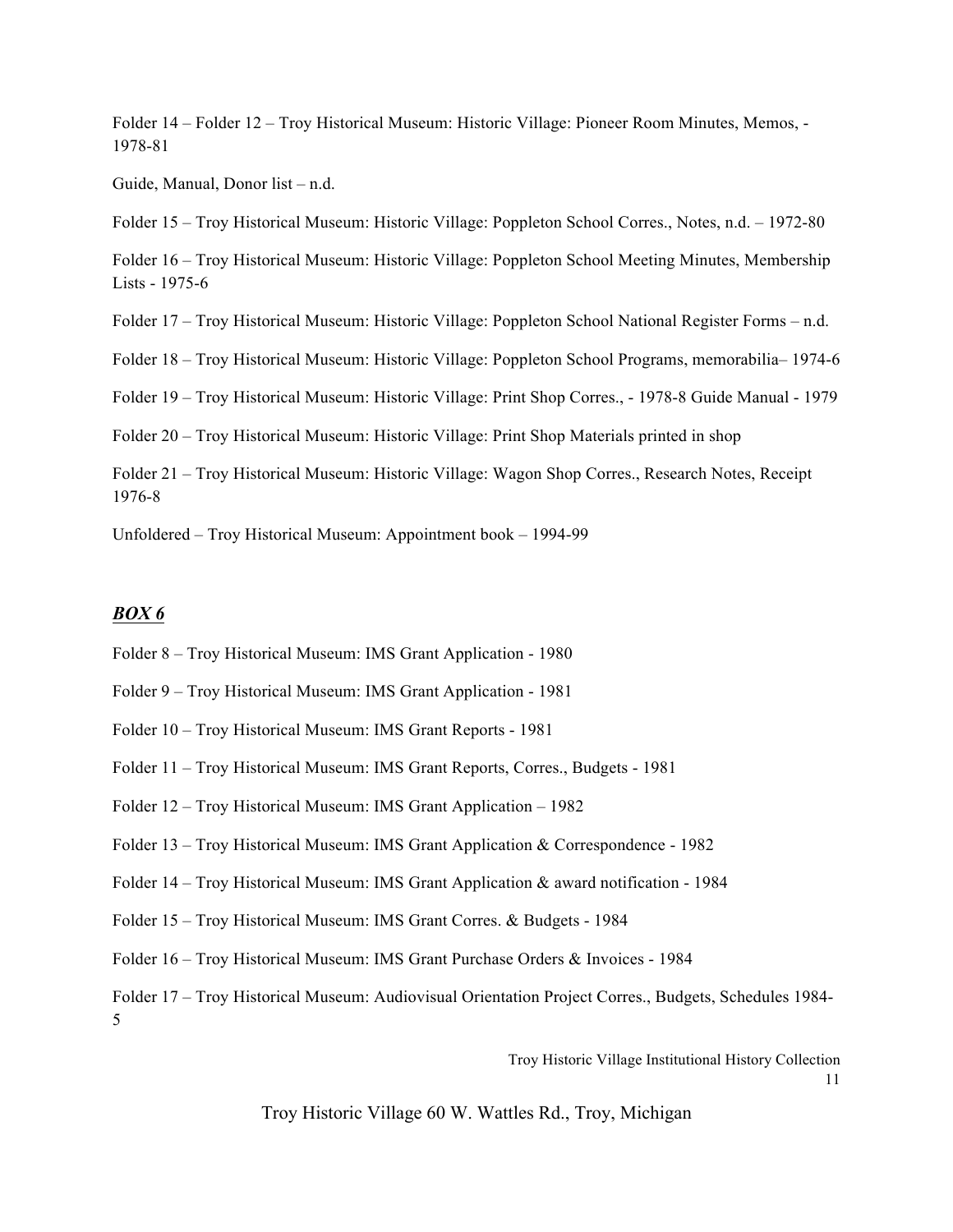Folder 18 – Troy Historical Museum: Research Projects; 6060 Atkins Rd, Troy Union School – circa 1982

Folder 19 – Troy Historical Museum: Heritage Day - 1977-8

Folder 20 – Troy Historical Museum: Heritage Day - 1979

Folder 21 – Troy Historical Museum: Heritage Day – 1980-1

Folder 22 – Troy Historical Museum: Heritage Day – 1982-3

Folder 23 – Troy Historical Museum: Heritage Day – 1984-6

Folder 24 – Troy Historical Museum: Duty Sheets – 1969-80

Folder 25 – Troy Historical Museum: Misc. Guide Notations & Regulations – 1979

Folder 26 – Troy Historical Museum: Duty Calendars – 1979-83

## *BOX 7*

Unfoldered- Troy Historical Museum: General Store Proposal and Specification Reports – circa 1986

*Series IV:* Troy Historic District Commission Records

Meeting Minutes, Correspondence, and Financial Records 1980s-1990s

## *BOX 4 (Shared with Museum Records)*

- Folder 1 Troy Historic District Commission: Correspondence and Miscellany
- Folder 2 Troy Historic District Commission: Meeting Minutes and Agendas
- Folder 3 Troy Historic District Commission: Correspondence
- Folder 4 Troy Historic District Commission: Ordinance
- Folders 5/6 Troy Historic District Commission: Surveys

*Series V*: Troy Museum Guild Records – 1980s-1990s

Troy Historic Village Institutional History Collection